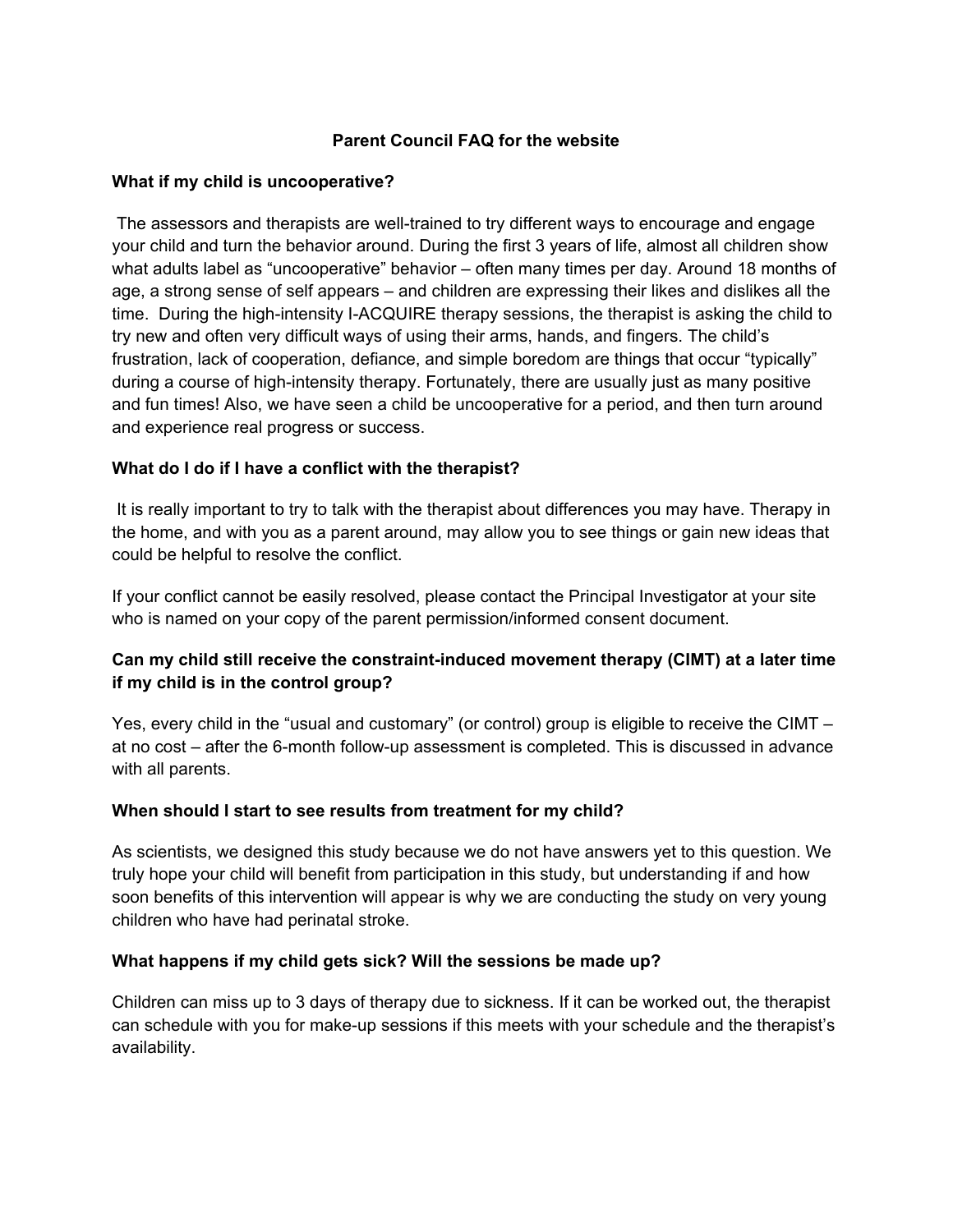### **Can I have a copy of the assessment results?**

The results of the assessments we conduct can be shared with you when the entire I-ACQUIRE Trial is completed. This is standard practice for Phase 3 clinical trials. However, since parents often observe their child during at least some of the assessment, you will see which skills your child is showing and may notice others that have room for improvement. Your child's therapist is the very best source of ideas to help you and your child make gains or improvements.

## **Can I have a copy of the assessment results sent to my child's physician or therapist?**

The way in which we give the assessments adheres to a specific research protocol and is not designed to substitute for individual clinical assessments to guide treatment recommendations for an individual child. Our research study does not provide the detailed written assessment reports that skilled assessors or testers typically prepare for clinical evaluations.

#### **Can I see the results of the study? When?**

As soon as the study results have been accepted for publication in a peer-review journal, then you and others can see the results. [ND7]

## **Will any of my travel be reimbursed?**

Currently, all families receive a standard amount of \$75.00 for each assessment visit, based on an average of local driving and other study-related expenses (an extra meal, parking, etc.) We do not cover any travel expenses for families who choose to come from out-of-town. Out-oftown families must agree in advance to adhere to all of the assessments and visits at their own expense.

# **Are there housing options available for families traveling from out of town?**

Yes, there are different options available in the communities around each site. Your site may be able to provide additional information. Also, if you are coming from out-of-town, remember you will need accommodations for follow-up visits and assessments.

# **How do I know if my baby will tolerate 6 hours of therapy each day?**

It is our experience that children do very well with 6 hours of therapy each day. The majority of I-ACQUIRE is play-like. Crying and fussing may sometimes occur, and we consider this natural. We will work closely with your family to have this be a positive experience.

# **My child is currently doing some CIMT. Is she/he still eligible to participate in the study?**

 If your child has received or is scheduled to receive at least 10 days of CIMT that lasts 2 hours (or more) per session, then your child is not eligible for this study.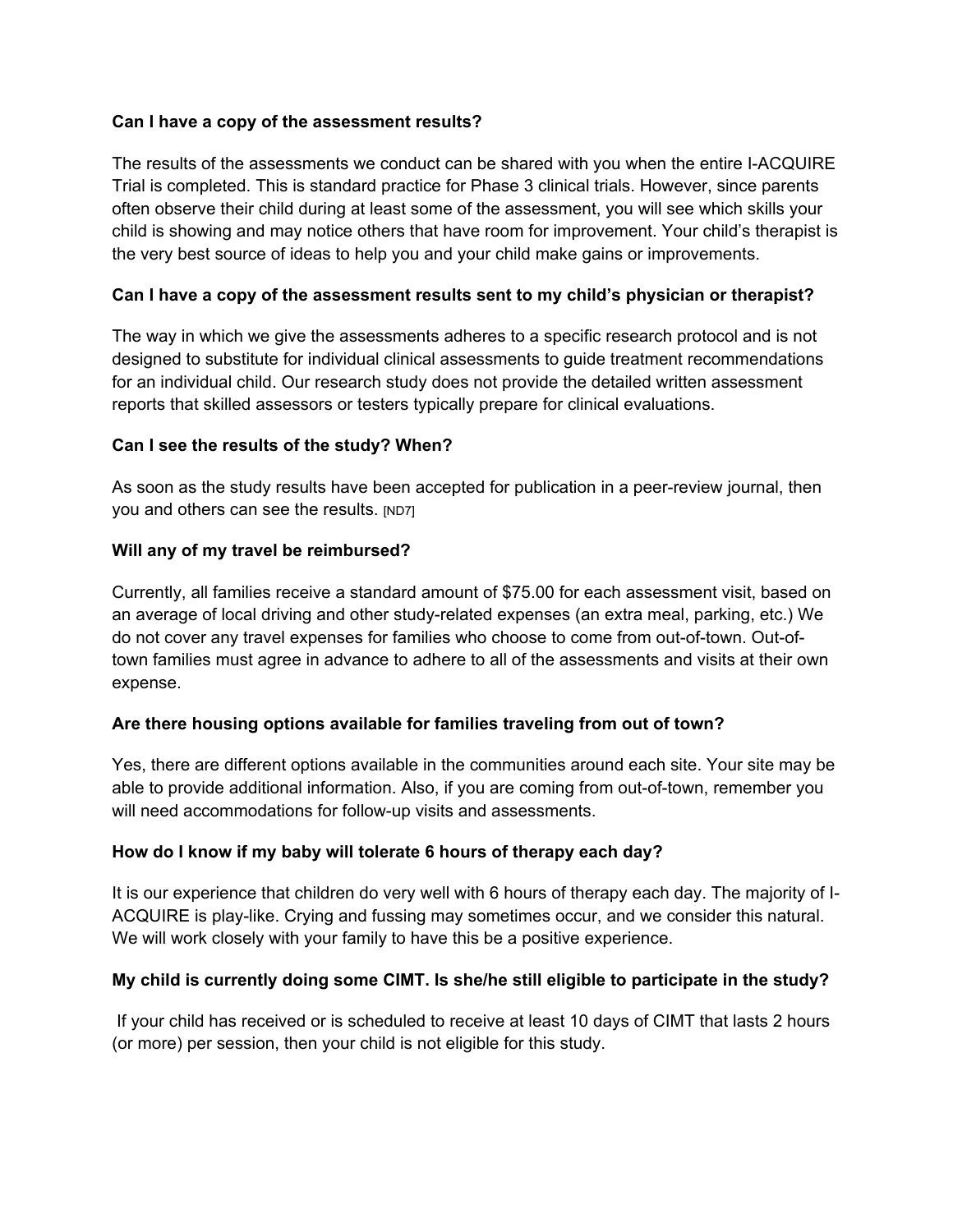## **Will the cast be worn 24 hours a day when my child receives I-ACQUIRE?**

Yes, your child will wear the cast continuously until the last 3 days of therapy. The therapist will remove the cast once a week for a brief period to check the skin, to wash your child's arm, and also to allow your child to do some movements with that entire arm.

### **Will my child lose function of the casted arm?**

 Previous research has shown no loss of function. By the way, thousands of children wear casts for this long due to a broken bone or surgery and research shows there have been no long-term negative effects.

## **What time of day will the therapy start?**

Every family and therapist set up a schedule that works best for the child and for them. Day to day variation can occur, although most families like to have a regular time. For young children, starting in the morning is an ideal time when they are naturally active and curious.

# **Am I allowed to get involved in the I-ACQUIRE therapy?**

Yes! Parents are actively involved in many ways. This involves observing and sometimes participating in the therapy sessions. In addition to the therapist-led sessions each day, parents receive support for an additional home program that lasts for about 45 minutes per day and is designed to strengthen and enhance the new skills your child is learning during the formal therapy sessions. Your child's therapist will teach you and involve you in this. Also, you and the therapist will discuss goals for your child and work together for a post-treatment "Transfer Package" that you can carry out after the 4 weeks of I-ACQUIRE.

# **What does I-ACQUIRE stand for?**

The acronym "I-ACQUIRE" has a long story. Originally, in the late 1990s, some of our team members developed this novel form of Constraint-Induced Movement Therapy, and then created a trademark name – ACQUIRE – after it proved to result in large and lasting benefits form children age 3 and older. We added "**I**" to indicate that we are using ACQUIRE with Infants. The letters in ACQUIRE mean:

**A**cquisition of new motor skills through **C**ontinuous practice and shaping to produce **Q**uality movement of the **U**pper extremity through **I**ntensive therapy and **R**einforcement in **E**veryday patterns and places